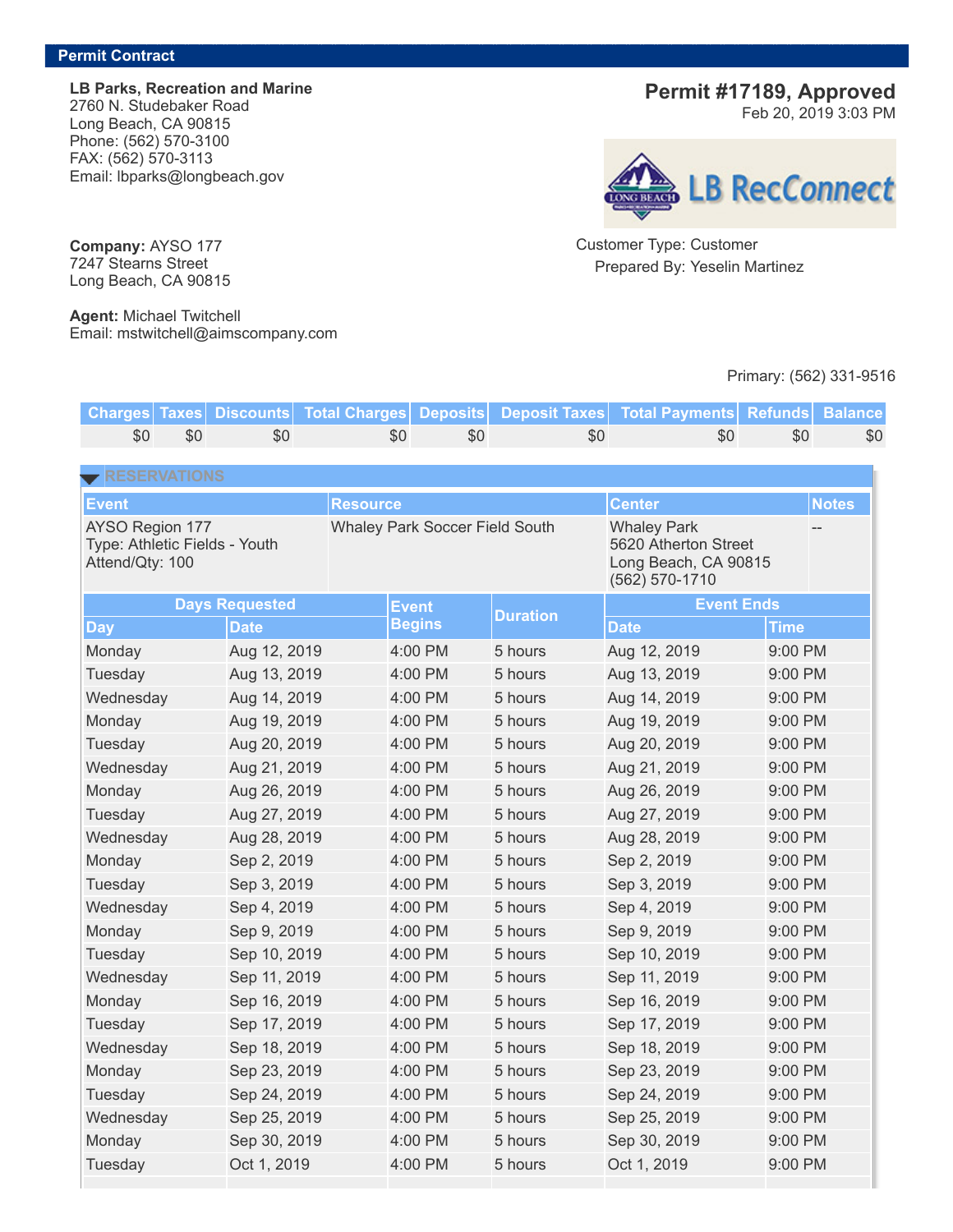| Wednesday                                          | Oct 2, 2019  | 4:00 PM | 5 hours | Oct 2, 2019  |              | 9:00 PM |
|----------------------------------------------------|--------------|---------|---------|--------------|--------------|---------|
| Monday                                             | Oct 7, 2019  | 4:00 PM | 5 hours | Oct 7, 2019  |              | 9:00 PM |
| Tuesday                                            | Oct 8, 2019  | 4:00 PM | 5 hours | Oct 8, 2019  |              | 9:00 PM |
| Wednesday                                          | Oct 9, 2019  | 4:00 PM | 5 hours | Oct 9, 2019  |              | 9:00 PM |
| Monday                                             | Oct 14, 2019 | 4:00 PM | 5 hours | Oct 14, 2019 |              | 9:00 PM |
| Tuesday                                            | Oct 15, 2019 | 4:00 PM | 5 hours | Oct 15, 2019 |              | 9:00 PM |
| Wednesday                                          | Oct 16, 2019 | 4:00 PM | 5 hours | Oct 16, 2019 |              | 9:00 PM |
| Monday                                             | Oct 21, 2019 | 4:00 PM | 5 hours | Oct 21, 2019 |              | 9:00 PM |
| Tuesday                                            | Oct 22, 2019 | 4:00 PM | 5 hours | Oct 22, 2019 |              | 9:00 PM |
| Wednesday                                          | Oct 23, 2019 | 4:00 PM | 5 hours | Oct 23, 2019 |              | 9:00 PM |
| Monday                                             | Oct 28, 2019 | 4:00 PM | 5 hours | Oct 28, 2019 |              | 9:00 PM |
| Tuesday                                            | Oct 29, 2019 | 4:00 PM | 5 hours | Oct 29, 2019 |              | 9:00 PM |
| Wednesday                                          | Oct 30, 2019 | 4:00 PM | 5 hours | Oct 30, 2019 |              |         |
| Monday                                             | Nov 4, 2019  | 4:00 PM | 5 hours | Nov 4, 2019  |              | 9:00 PM |
| Tuesday                                            | Nov 5, 2019  | 4:00 PM | 5 hours | Nov 5, 2019  |              | 9:00 PM |
| Wednesday                                          | Nov 6, 2019  | 4:00 PM | 5 hours | Nov 6, 2019  |              | 9:00 PM |
| Monday                                             | Nov 11, 2019 | 4:00 PM | 5 hours | Nov 11, 2019 |              | 9:00 PM |
| Tuesday                                            | Nov 12, 2019 | 4:00 PM | 5 hours | Nov 12, 2019 |              | 9:00 PM |
| Wednesday                                          | Nov 13, 2019 | 4:00 PM | 5 hours | Nov 13, 2019 |              | 9:00 PM |
| Monday                                             | Nov 18, 2019 | 4:00 PM | 5 hours | Nov 18, 2019 |              | 9:00 PM |
| Tuesday                                            | Nov 19, 2019 | 4:00 PM | 5 hours | Nov 19, 2019 |              | 9:00 PM |
| Wednesday                                          | Nov 20, 2019 | 4:00 PM | 5 hours | Nov 20, 2019 |              | 9:00 PM |
| Monday                                             | Nov 25, 2019 | 4:00 PM | 5 hours | Nov 25, 2019 |              | 9:00 PM |
| Tuesday                                            | Nov 26, 2019 | 4:00 PM | 5 hours | Nov 26, 2019 |              | 9:00 PM |
| Wednesday                                          | Nov 27, 2019 | 4:00 PM | 5 hours | Nov 27, 2019 |              | 9:00 PM |
| Monday                                             | Dec 2, 2019  | 4:00 PM | 5 hours | Dec 2, 2019  |              | 9:00 PM |
| Tuesday                                            | Dec 3, 2019  | 4:00 PM | 5 hours | Dec 3, 2019  |              | 9:00 PM |
| Wednesday                                          | Dec 4, 2019  | 4:00 PM | 5 hours | Dec 4, 2019  |              | 9:00 PM |
| <b>Summary</b>                                     |              |         |         |              | <b>Notes</b> |         |
| Total Number of Dates: 51<br>Total Time: 255 hours |              |         |         |              |              |         |

| <b>RESERVATIONS</b>                                                 |              |                                       |                 |                                                                                      |              |              |  |
|---------------------------------------------------------------------|--------------|---------------------------------------|-----------------|--------------------------------------------------------------------------------------|--------------|--------------|--|
| <b>Event</b>                                                        |              |                                       | <b>Resource</b> | <b>Center</b>                                                                        |              | <b>Notes</b> |  |
| AYSO Region 177<br>Type: Athletic Fields - Youth<br>Attend/Qty: 100 |              | <b>Whaley Park Soccer Field North</b> |                 | <b>Whaley Park</b><br>5620 Atherton Street<br>Long Beach, CA 90815<br>(562) 570-1710 |              |              |  |
| <b>Days Requested</b>                                               |              | <b>Event</b>                          | <b>Duration</b> | <b>Event Ends</b>                                                                    |              |              |  |
| <b>Day</b>                                                          | <b>Date</b>  |                                       | <b>Begins</b>   |                                                                                      | <b>Date</b>  | Time         |  |
| Monday                                                              | Aug 12, 2019 |                                       | 4:00 PM         | 5 hours                                                                              | Aug 12, 2019 | 9:00 PM      |  |
| Tuesday                                                             | Aug 13, 2019 |                                       | 4:00 PM         | 5 hours                                                                              | Aug 13, 2019 | 9:00 PM      |  |
| Wednesday                                                           | Aug 14, 2019 |                                       | 4:00 PM         | 5 hours                                                                              | Aug 14, 2019 | 9:00 PM      |  |
| Thursday                                                            | Aug 15, 2019 |                                       | 4:00 PM         | 5 hours                                                                              | Aug 15, 2019 | 9:00 PM      |  |
| Monday                                                              | Aug 19, 2019 |                                       | 4:00 PM         | 5 hours                                                                              | Aug 19, 2019 | 9:00 PM      |  |
| Tuesday                                                             | Aug 20, 2019 |                                       | 4:00 PM         | 5 hours                                                                              | Aug 20, 2019 | 9:00 PM      |  |
| Wednesday                                                           | Aug 21, 2019 |                                       | 4:00 PM         | 5 hours                                                                              | Aug 21, 2019 | 9:00 PM      |  |
| Thursday                                                            | Aug 22, 2019 |                                       | 4:00 PM         | 5 hours                                                                              | Aug 22, 2019 | 9:00 PM      |  |
| Monday                                                              | Aug 26, 2019 |                                       | 4:00 PM         | 5 hours                                                                              | Aug 26, 2019 | 9:00 PM      |  |
|                                                                     |              |                                       |                 |                                                                                      |              |              |  |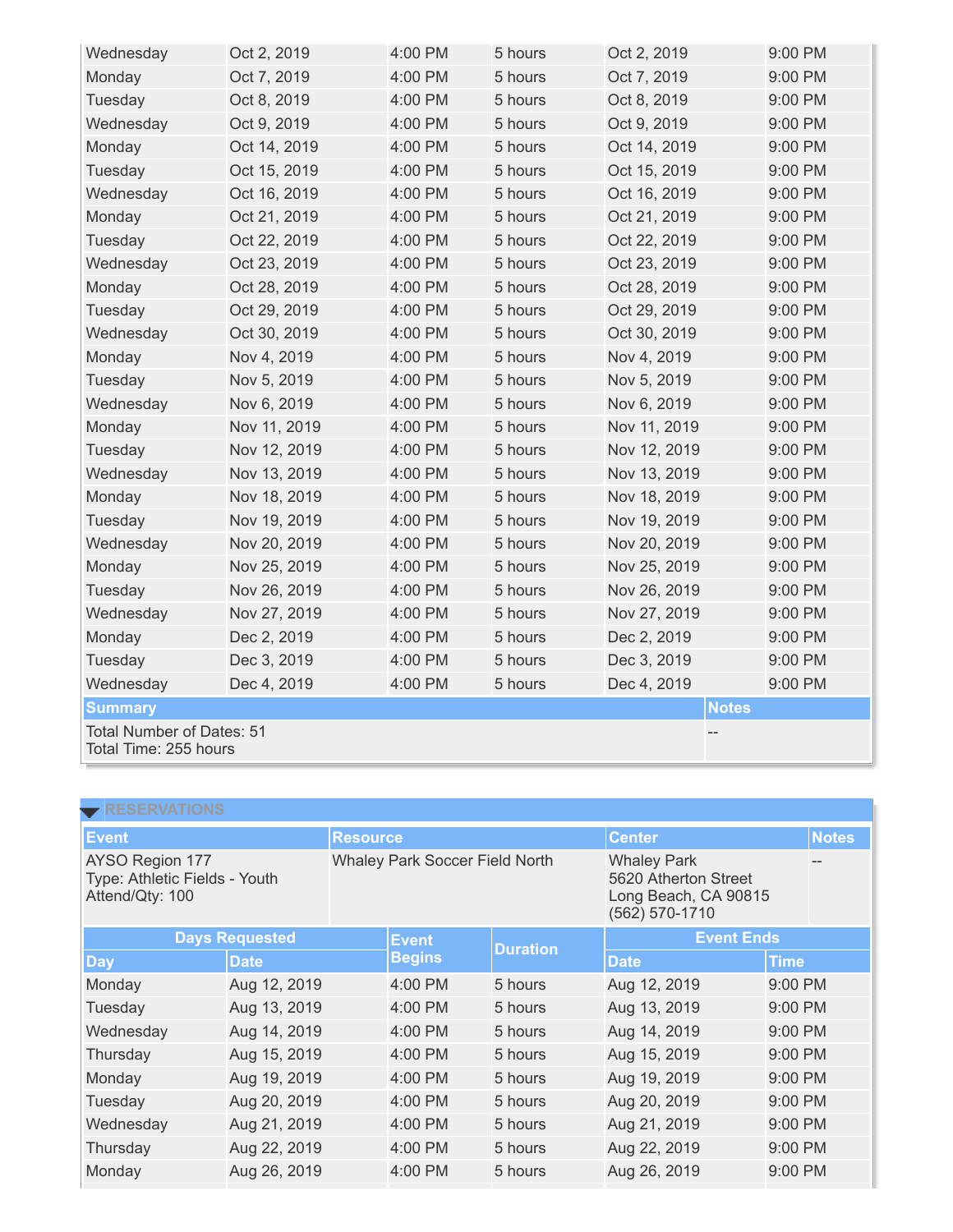| Tuesday   | Aug 27, 2019 | 4:00 PM | 5 hours | Aug 27, 2019 | 9:00 PM |
|-----------|--------------|---------|---------|--------------|---------|
| Wednesday | Aug 28, 2019 | 4:00 PM | 5 hours | Aug 28, 2019 | 9:00 PM |
| Thursday  | Aug 29, 2019 | 4:00 PM | 5 hours | Aug 29, 2019 | 9:00 PM |
| Monday    | Sep 2, 2019  | 4:00 PM | 5 hours | Sep 2, 2019  | 9:00 PM |
| Tuesday   | Sep 3, 2019  | 4:00 PM | 5 hours | Sep 3, 2019  | 9:00 PM |
| Wednesday | Sep 4, 2019  | 4:00 PM | 5 hours | Sep 4, 2019  | 9:00 PM |
| Thursday  | Sep 5, 2019  | 4:00 PM | 5 hours | Sep 5, 2019  | 9:00 PM |
| Monday    | Sep 9, 2019  | 4:00 PM | 5 hours | Sep 9, 2019  | 9:00 PM |
| Tuesday   | Sep 10, 2019 | 4:00 PM | 5 hours | Sep 10, 2019 | 9:00 PM |
| Wednesday | Sep 11, 2019 | 4:00 PM | 5 hours | Sep 11, 2019 | 9:00 PM |
| Thursday  | Sep 12, 2019 | 4:00 PM | 5 hours | Sep 12, 2019 | 9:00 PM |
| Monday    | Sep 16, 2019 | 4:00 PM | 5 hours | Sep 16, 2019 | 9:00 PM |
| Tuesday   | Sep 17, 2019 | 4:00 PM | 5 hours | Sep 17, 2019 | 9:00 PM |
| Wednesday | Sep 18, 2019 | 4:00 PM | 5 hours | Sep 18, 2019 | 9:00 PM |
| Thursday  | Sep 19, 2019 | 4:00 PM | 5 hours | Sep 19, 2019 | 9:00 PM |
| Monday    | Sep 23, 2019 | 4:00 PM | 5 hours | Sep 23, 2019 | 9:00 PM |
| Tuesday   | Sep 24, 2019 | 4:00 PM | 5 hours | Sep 24, 2019 | 9:00 PM |
| Wednesday | Sep 25, 2019 | 4:00 PM | 5 hours | Sep 25, 2019 | 9:00 PM |
| Thursday  | Sep 26, 2019 | 4:00 PM | 5 hours | Sep 26, 2019 | 9:00 PM |
| Monday    | Sep 30, 2019 | 4:00 PM | 5 hours | Sep 30, 2019 | 9:00 PM |
| Tuesday   | Oct 1, 2019  | 4:00 PM | 5 hours | Oct 1, 2019  | 9:00 PM |
| Wednesday | Oct 2, 2019  | 4:00 PM | 5 hours | Oct 2, 2019  | 9:00 PM |
| Thursday  | Oct 3, 2019  | 4:00 PM | 5 hours | Oct 3, 2019  | 9:00 PM |
| Monday    | Oct 7, 2019  | 4:00 PM | 5 hours | Oct 7, 2019  | 9:00 PM |
| Tuesday   | Oct 8, 2019  | 4:00 PM | 5 hours | Oct 8, 2019  | 9:00 PM |
| Wednesday | Oct 9, 2019  | 4:00 PM | 5 hours | Oct 9, 2019  | 9:00 PM |
| Thursday  | Oct 10, 2019 | 4:00 PM | 5 hours | Oct 10, 2019 | 9:00 PM |
| Monday    | Oct 14, 2019 | 4:00 PM | 5 hours | Oct 14, 2019 | 9:00 PM |
| Tuesday   | Oct 15, 2019 | 4:00 PM | 5 hours | Oct 15, 2019 | 9:00 PM |
| Wednesday | Oct 16, 2019 | 4:00 PM | 5 hours | Oct 16, 2019 | 9:00 PM |
| Thursday  | Oct 17, 2019 | 4:00 PM | 5 hours | Oct 17, 2019 | 9:00 PM |
| Monday    | Oct 21, 2019 | 4:00 PM | 5 hours | Oct 21, 2019 | 9:00 PM |
| Tuesday   | Oct 22, 2019 | 4:00 PM | 5 hours | Oct 22, 2019 | 9:00 PM |
| Wednesday | Oct 23, 2019 | 4:00 PM | 5 hours | Oct 23, 2019 | 9:00 PM |
| Thursday  | Oct 24, 2019 | 4:00 PM | 5 hours | Oct 24, 2019 | 9:00 PM |
| Monday    | Oct 28, 2019 | 4:00 PM | 5 hours | Oct 28, 2019 | 9:00 PM |
| Tuesday   | Oct 29, 2019 | 4:00 PM | 5 hours | Oct 29, 2019 | 9:00 PM |
| Wednesday | Oct 30, 2019 | 4:00 PM | 5 hours | Oct 30, 2019 | 9:00 PM |
| Monday    | Nov 4, 2019  | 4:00 PM | 5 hours | Nov 4, 2019  | 9:00 PM |
| Tuesday   | Nov 5, 2019  | 4:00 PM | 5 hours | Nov 5, 2019  | 9:00 PM |
| Wednesday | Nov 6, 2019  | 4:00 PM | 5 hours | Nov 6, 2019  | 9:00 PM |
| Thursday  | Nov 7, 2019  | 4:00 PM | 5 hours | Nov 7, 2019  | 9:00 PM |
| Monday    | Nov 11, 2019 | 4:00 PM | 5 hours | Nov 11, 2019 | 9:00 PM |
| Tuesday   | Nov 12, 2019 | 4:00 PM | 5 hours | Nov 12, 2019 | 9:00 PM |
| Wednesday | Nov 13, 2019 | 4:00 PM | 5 hours | Nov 13, 2019 | 9:00 PM |
| Thursday  | Nov 14, 2019 | 4:00 PM | 5 hours | Nov 14, 2019 | 9:00 PM |
| Monday    | Nov 18, 2019 | 4:00 PM | 5 hours | Nov 18, 2019 | 9:00 PM |
| Tuesday   | Nov 19, 2019 | 4:00 PM | 5 hours | Nov 19, 2019 | 9:00 PM |
| Wednesday | Nov 20, 2019 | 4:00 PM | 5 hours | Nov 20, 2019 | 9:00 PM |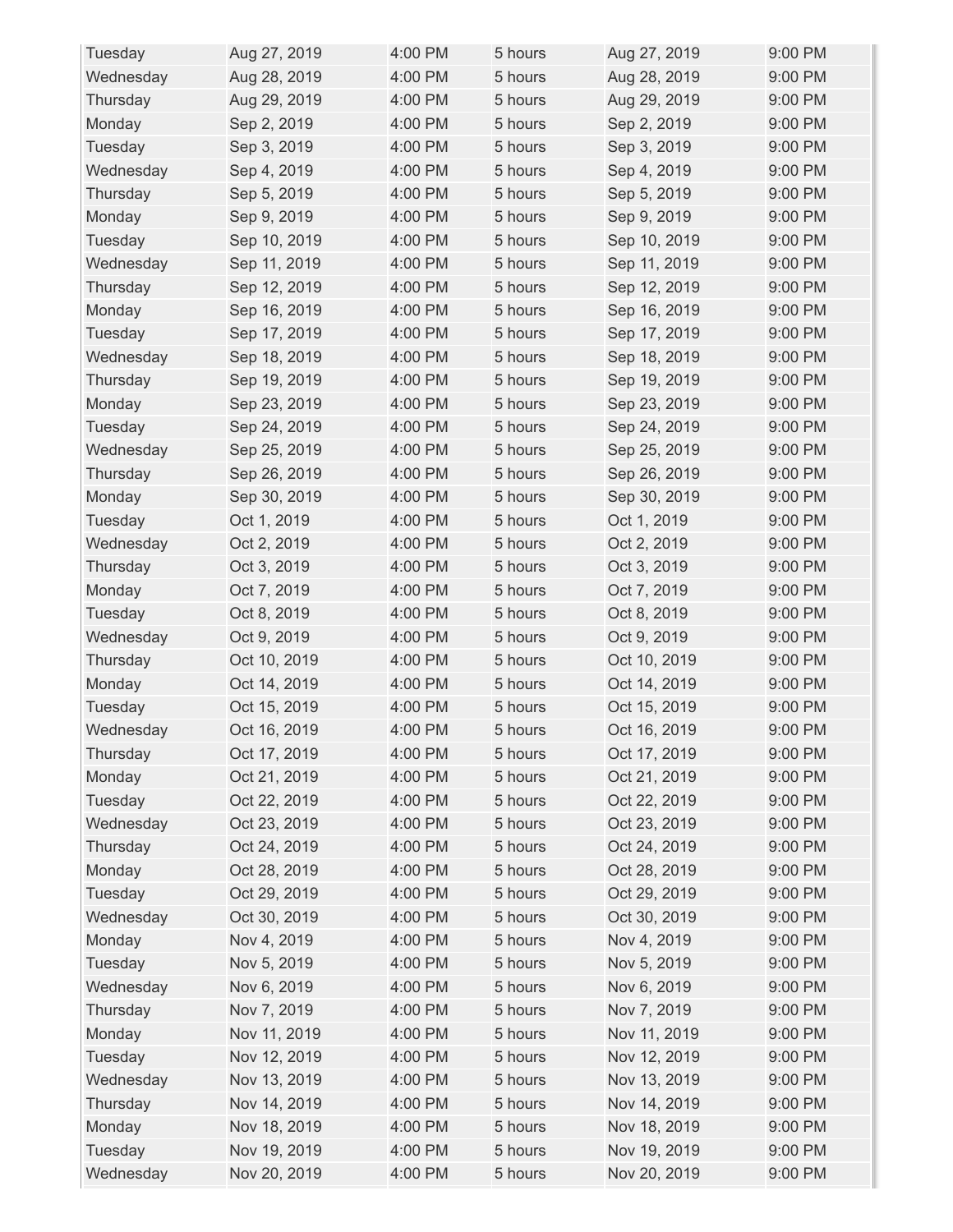| Thursday                                           | Nov 21, 2019 | 4:00 PM   | 5 hours | Nov 21, 2019 |  | 9:00 PM   |  |
|----------------------------------------------------|--------------|-----------|---------|--------------|--|-----------|--|
| Monday                                             | Nov 25, 2019 | 4:00 PM   | 5 hours | Nov 25, 2019 |  | 9:00 PM   |  |
| Tuesday                                            | Nov 26, 2019 | 4:00 PM   | 5 hours | Nov 26, 2019 |  | 9:00 PM   |  |
| Wednesday                                          | Nov 27, 2019 | $4:00$ PM | 5 hours | Nov 27, 2019 |  | $9:00$ PM |  |
| Monday                                             | Dec 2, 2019  | 4:00 PM   | 5 hours | Dec 2, 2019  |  | $9:00$ PM |  |
| Tuesday                                            | Dec 3, 2019  | 4:00 PM   | 5 hours | Dec 3, 2019  |  | 9:00 PM   |  |
| Wednesday                                          | Dec 4, 2019  | $4:00$ PM | 5 hours | Dec 4, 2019  |  | 9:00 PM   |  |
| Thursday                                           | Dec 5, 2019  | 4:00 PM   | 5 hours | Dec 5, 2019  |  | $9:00$ PM |  |
| <b>Summary</b>                                     | <b>Notes</b> |           |         |              |  |           |  |
| Total Number of Dates: 66<br>Total Time: 330 hours |              |           |         |              |  |           |  |

| $\blacktriangleright$ RESERVATIONS                                  |              |                                       |                 |                    |                                                                |              |  |  |
|---------------------------------------------------------------------|--------------|---------------------------------------|-----------------|--------------------|----------------------------------------------------------------|--------------|--|--|
| <b>Event</b>                                                        |              | <b>Resource</b>                       |                 | <b>Center</b>      |                                                                | <b>Notes</b> |  |  |
| AYSO Region 177<br>Type: Athletic Fields - Youth<br>Attend/Qty: 100 |              | <b>Whaley Park Soccer Field North</b> |                 | <b>Whaley Park</b> | 5620 Atherton Street<br>Long Beach, CA 90815<br>(562) 570-1710 |              |  |  |
| <b>Days Requested</b>                                               |              | <b>Event</b>                          | <b>Duration</b> | <b>Event Ends</b>  |                                                                |              |  |  |
| <b>Day</b>                                                          | <b>Date</b>  | <b>Begins</b>                         |                 | <b>Date</b>        | <b>Time</b>                                                    |              |  |  |
| Friday                                                              | Aug 16, 2019 | 4:00 PM                               | 4 hours         | Aug 16, 2019       | 8:00 PM                                                        |              |  |  |
| Friday                                                              | Aug 23, 2019 | 4:00 PM                               | 4 hours         | Aug 23, 2019       | 8:00 PM                                                        |              |  |  |
| Friday                                                              | Aug 30, 2019 | 4:00 PM                               | 4 hours         | Aug 30, 2019       | 8:00 PM                                                        |              |  |  |
| Friday                                                              | Sep 6, 2019  | 4:00 PM                               | 4 hours         | Sep 6, 2019        | 8:00 PM                                                        |              |  |  |
| Friday                                                              | Sep 13, 2019 | 4:00 PM                               | 4 hours         | Sep 13, 2019       | 8:00 PM                                                        |              |  |  |
| Friday                                                              | Sep 20, 2019 | 4:00 PM                               | 4 hours         | Sep 20, 2019       | 8:00 PM                                                        |              |  |  |
| Friday                                                              | Sep 27, 2019 | 4:00 PM                               | 4 hours         | Sep 27, 2019       | 8:00 PM                                                        |              |  |  |
| Friday                                                              | Oct 4, 2019  | 4:00 PM                               | 4 hours         | Oct 4, 2019        | 8:00 PM                                                        |              |  |  |
| Friday                                                              | Oct 11, 2019 | 4:00 PM                               | 4 hours         | Oct 11, 2019       | 8:00 PM                                                        |              |  |  |
| Friday                                                              | Oct 18, 2019 | 4:00 PM                               | 4 hours         | Oct 18, 2019       | 8:00 PM                                                        |              |  |  |
| Friday                                                              | Oct 25, 2019 | 4:00 PM                               | 4 hours         | Oct 25, 2019       | 8:00 PM                                                        |              |  |  |
| Friday                                                              | Nov 1, 2019  | 4:00 PM                               | 4 hours         | Nov 1, 2019        | 8:00 PM                                                        |              |  |  |
| Friday                                                              | Nov 8, 2019  | 4:00 PM                               | 4 hours         | Nov 8, 2019        | 8:00 PM                                                        |              |  |  |
| Friday                                                              | Nov 15, 2019 | 4:00 PM                               | 4 hours         | Nov 15, 2019       | 8:00 PM                                                        |              |  |  |
| Friday                                                              | Nov 22, 2019 | 4:00 PM                               | 4 hours         | Nov 22, 2019       | 8:00 PM                                                        |              |  |  |
| Friday                                                              | Nov 29, 2019 | 4:00 PM                               | 4 hours         | Nov 29, 2019       | 8:00 PM                                                        |              |  |  |
| Friday                                                              | Dec 6, 2019  | 4:00 PM                               | 4 hours         | Dec 6, 2019        | 8:00 PM                                                        |              |  |  |
| <b>Summary</b>                                                      |              |                                       |                 |                    | <b>Notes</b>                                                   |              |  |  |
| <b>Total Number of Dates: 17</b><br>Total Time: 68 hours            |              |                                       |                 |                    |                                                                |              |  |  |

| $\blacktriangleright$ CHARGES    |                                                          |          |           |                |               |  |  |  |  |
|----------------------------------|----------------------------------------------------------|----------|-----------|----------------|---------------|--|--|--|--|
| <b>Description</b>               | Event /<br><b>Resource</b>                               | Unit Fee | Units Tax |                | <b>Charge</b> |  |  |  |  |
| <b>Athletic Field Hourly Fee</b> | AYSO Region 177 #17189<br>Whaley Park Soccer Field South | \$0      | 255.00    | $\overline{a}$ | \$0           |  |  |  |  |
| <b>Athletic Field Hourly Fee</b> | AYSO Region 177 #17189<br>Whaley Park Soccer Field North | \$0      | 330.00    | $-$            | \$0           |  |  |  |  |
| <b>Athletic Field Hourly Fee</b> | AYSO Region 177 #17189                                   | \$0      | 68.00     | $-$            | \$0           |  |  |  |  |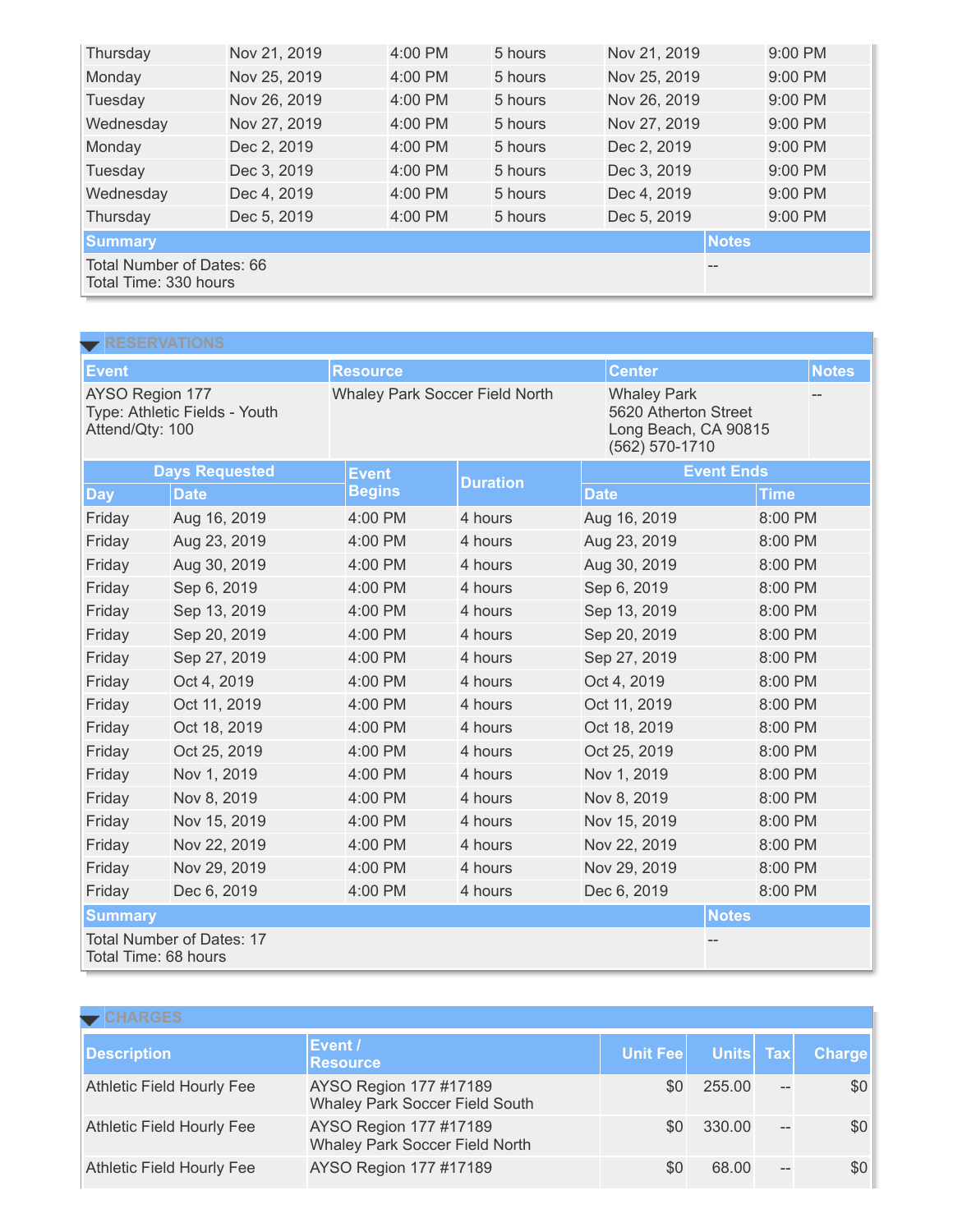## **WAIVERS**

**Signature Plate** Waiver for:Michael Twitchell Due Date: Aug 5, 2019

Thank you

Waiver Signed by:AYSO 177 on Feb 20, 2019

Signature: \_

**Permit Language** Waiver for:Michael Twitchell Due Date: Aug 5, 2019

IN CONSIDERATION FOR THE ISSUANCE OF THIS PERMIT BY THE CITY, PERMITTEE AGREES TO AND MUST FOLLOW THE CONDITIONS ATTACHED TO THIS PAGE, WHICH ARE INCORPORATED HEREIN BY THIS REFERENCE. FAILURE TO FOLLOW THESE CONDITIONS MAY RESULT IN IMMEDIATE REVOCATION OF THE PERMIT OR OTHER PENALTIES SUCH AS FORFEITURE OF FEES AND/OR DEPOSIT.

Permittee shall defend, indemnify and hold harmless the City of Long Beach, its Commissions, employees, officials, agents and volunteers for all claims, demands, damage, loss, liability, causes of action, costs and expenses (including reasonable attorney's fees and court costs) arising from Permittee's use of the facility, including but not limited to the condition of the facility, damage to or loss of personal property of third parties, and the activites of Permittee, Permittee's employees, agents, invitees and others allowed in the facility by the Permittee.

By using the facility Permittee acknowledges that the City does not insure the personal property of the Permittee, Permittee's employees, agents, invitees and others allowed at the facility by Permittee against damage of loss by any means and hereby waives any claims for same.

Permittee acknowledges that Permittee has viewed the facility prior to use and accepts it "as is", at Permittee's own risk. Permittee agrees that the City has no responsibility for the suitability or condition of the facility and waives any claim in this regard.

## CONDITIONS OF REVOCABLE FACILITY USE PERMIT

NOTE: The City may revoke this permit effective immediately upon any failure to comply with any condition. If this Permit is revoked, the deposit shall be forfeited as liquidated damages and not as a penalty. City's acceptance of fee and/or deposit and the issuance of this Permit shall not be deemed a waiver of any condition. A waiver of any condition must be signed by the Director of the Department of Parks, Recreation & Marine (or designee).

1. Alcoholic beverages (including but not limited to beer and wine) are absolutely prohibited. Citations will be issued. 2. A representative of Permittee shall stay at the facility at all times and also take all reasonable actions to keep the peace (including but not limited to controlling noise and call for assistance from the police), prevent waste or damaged to the facility, to clean the facility, and see that these conditions and all other Rules and Regulations relating to the facility are met.

3. Permittee shall follow all reasonable directives from employees of the City of Long Beach.

4. Employees of the City shall have the right to access and enter the facility for any reasonable purpose during this permit time.

5. At the end of the Permit time, Permittee shall leave the facility in a clean, safe condition, shall remove Permittee's property from the facility, and shall vacate the facility.

6. Permittee shall not make any alterations to the facility.

7. Permittee shall not allow the use of the facility under this Permit by any other group, or transfer the permission given by this Permit to any one else.

8. In using the facility, Permittee shall comply with all laws and ordinances.

9. In using the facility, Permittee shall not discriminate on the basis of race, religion, national origin, color, age, sex, sexual orientation, AIDS, AIDS related condition, handicap, disability or Vietnam Era veteran status.

10. Vending, amusement and game machines are strictly prohibited unless the first page of this Permit specifically